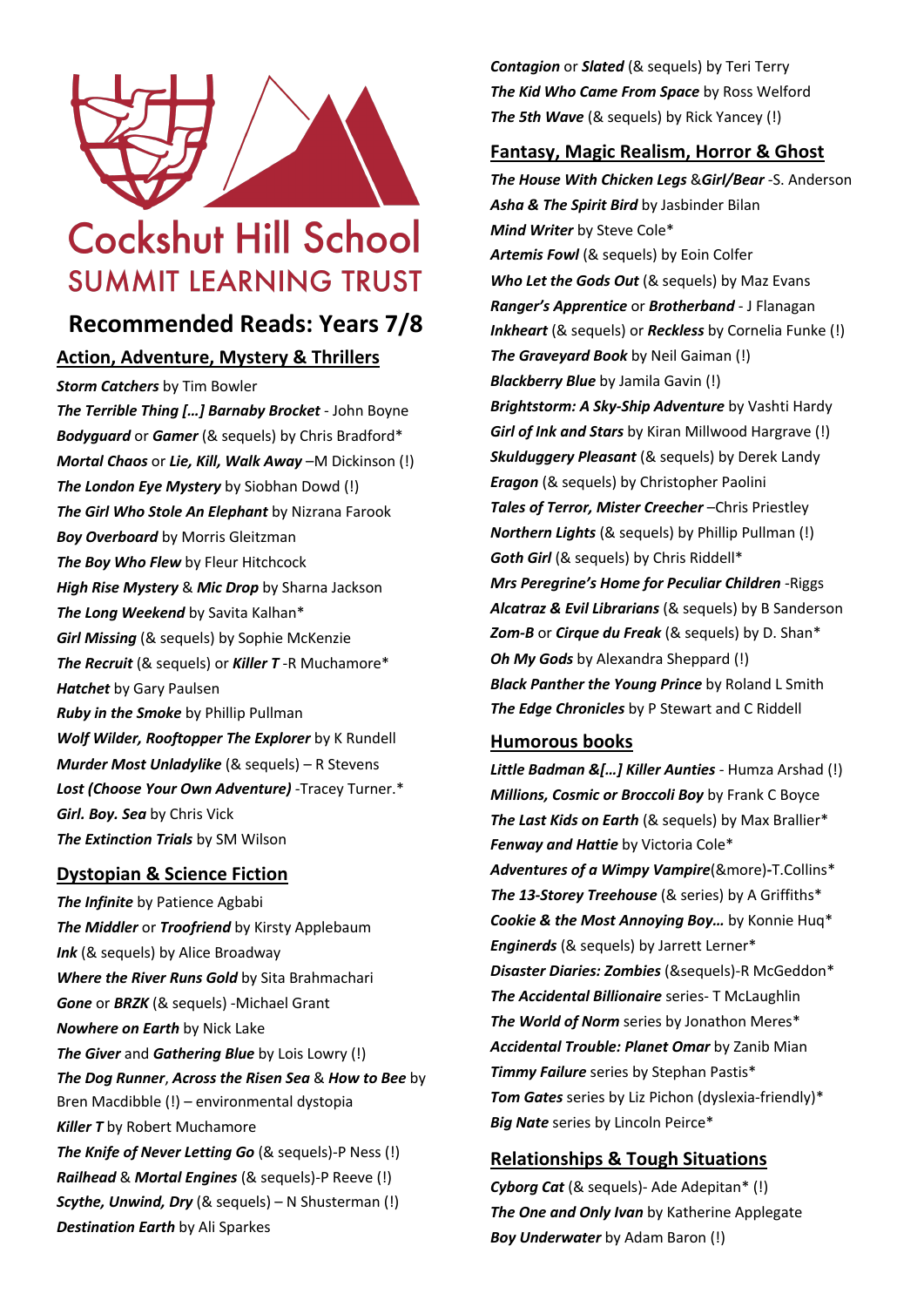*Noughts and Crosses* or *Pig-Heart Boy* - M Blackman (!) *Blubber* or anything by Judy Blume *Artichoke Hearts* or *Jasmine Skies* -S. Brahmachari *A Pocketful of Stars* by Aisha Bushby *Efren Divided* by Ernesto Cisneros *New Kid* by Jerry Craft *One*, *Apple &Rain, Moonrise, Toffee* -S Crossan (!) *Stella By Starlight or Blended* by Sharon Draper (!) *Running on Empty* by S.E. Durrant *Mind the Gap, Being Billy or Saving Daisy -* P Earle\* *The Many Worlds of Albie Bright* –Chris Edge *Pet* by Akwaeke Emezi *Mockingbird* by Kathryn Erskine (!) *Tulip Touch, Goggle Eyes or Flour Babies* by A. Fine *Lenny's Book of Everything* by Karen Foxlee *Check Mates & The Bubble Boy* by Stewart Foster *One Crazy Summer* by Rita Williams-Garcia *George* by Alex Gino *Tall Story* or *Shine* by Candy Gourlay *The Island at the End of Everything* by KM Hargrave(!) *After the Fire* by Will Hill (!) *Boy in the Tower* by Polly Ho-Yen *A Different Dog* by Paul Jennings\* *Red Sky in the Morning or Song/Dolphin Boy* -E Laird (!) *Scarlet Ibis* by Gill Lewis *Rain Reign* by Ann M Martin *Brock, Pike, Rook & Lark* by Anthony McGowan \*(!) *A Monster Calls* by Patrick Ness (!) *No Fixed Address* or *Word Nerd* – Susin Nielsen (!) *Wonder* by R.J. Palacio (!) *Pax* or *Here in the Real World* - S Pennypacker (!) *Unboxed* by Non Pratt \* *A Good Kind of Trouble* by Lisa Moore Ramee *Long Way Down*, *Look Both Ways*, *Ghost -*Reynolds\*(!) *Ghost Boys* or *Black Brother[…]* Jewell P Rhodes (!) *Esperanza Rising* by Pam Munoz Ryan *Operation Frog Effect* by Sarah Scheerger *Can You See Me* or *Do You Know Me*–Scott & Westcott *The Marvels* or *Wonderstruck* by Brian Selznick\* *The Boxer* by Nikesh Shukla (!) *Stargirl* by Jerry Spinelli (!) *Clean Getaway* by Nic Stone *Roll of Thunder, Hear My Cry* by Mildred Taylor (!) *The Hate U Give* by Angie Thomas (!) *Goldfish Boy* by Lisa Thompson *The 1000 Year Old Boy* or *Time/Hamster* - Ross Welford *A Boy Called Hope* or *Ocean/Armchair* - by L Williamson *Brown Girl Dreaming* or *Harbor Me* - J Woodson (!) *Front Desk* by Kelly Yang

#### **Sports**

*Booked, Crossover or Rebound –* K. Alexander\* (!) **Stat Man** by Alan Durant \* *Unstoppable or Man of the Match* - Dan Freedman\* *The Number 7 Shirt* or *The Lion Roars* - A Gibbons\* *Kick* by Mitch Johnson *The Fix* by Sophie McKenzie\* *The Greatest: Muhammed Ali* by Walter D Myers\* *Ultimate Football Heroes Collection* – M&T Oldfield\* *Football Academy* or *Foul Play* series–Tom Palmer\* *Soccer Squad***,** *Dream On* **(& series)** by Bali Rai\* *Outcasts United* (young people edition) -W. St John *The Football Boy Wonder* (& sequels) - Martin Smith\* *Pay Attention, Carter Jones* by Gary Schmidt\* (!)

#### **History, War, Conflict & Refugee Experience**

*Soldier Dog* or *A Horse Called Hero* - Sam Angus *The Boy in the Striped Pyjamas* by J Boyne (!) *The Short Knife* by Elen Caldecott *Illegal* by Eoin Colfer \* (!) *Wolf Children, Red Shadow, Eleven Eleven -*Dowswell *Copper Sun* by Sharon Draper *Under a War-Torn Sky* by L.M. Elliott *Boy 87* by Ele Fountain *The Bone Sparrow* by Zana Fraillion (!) *Once* (& sequels) by Morris Gleitzman \* (!) *Bone Talk* by Candy Gourlay (!) *Grenade* by Alan Gratz *Race to the Frozen North\*, 1783, Blade and Bones* or *Sawbones* by Catherine Johnson *Orphan Monster Spy* by Matt Killeen *Inside Out and Back Again* by Thanhha Lai (!) *Crusade* by Elizabeth Laird *Buffalo Soldier* or *Apache* by Tanya Landman *Every Falling Star* (North Korea) by Sungju Lee *Dog Tags: Semper Fido* or *Strays* by C A London\* *Diver's Daughter: A Tudor Story* by P Lawrence *Shadow* or *In the Mouth of the Wolf -*Morpurgo *Sunrise Over Fallujah* by Walter Dean Myers\* *A Night Divided* by Jennifer Nielson *After the War, Armistice Runner* or *Over/Line-*T Palmer\* *A Long Walk to Water* by Linda Sue Park *The Red Pencil* by Andrea David Pinkney *Now or Never: A Dunkirk Story* by Bali Rai\* *The Boy at the Back of the Class* by Onjali Rauf (!)